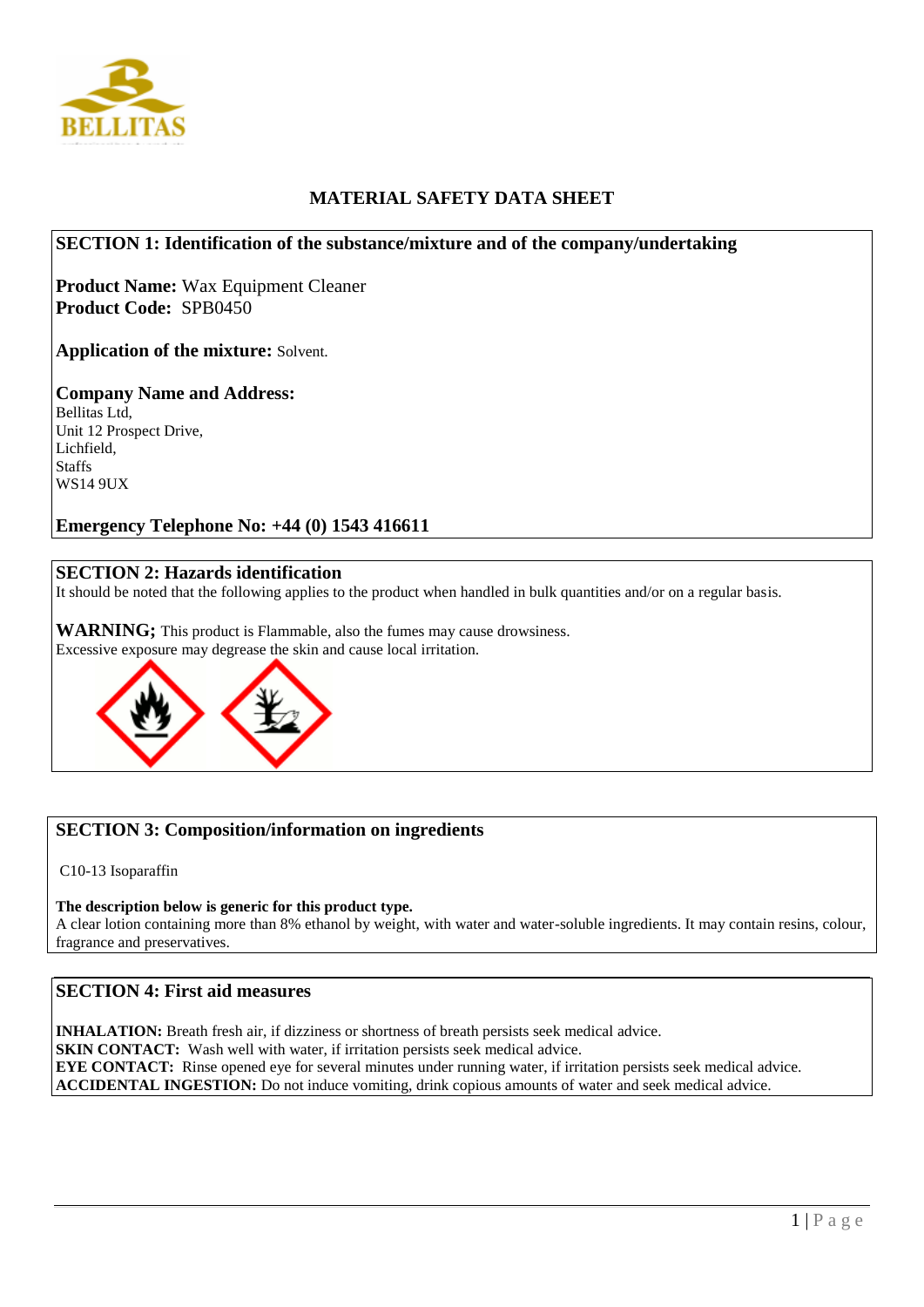

Wax Equipment Cleaner

### **SECTION 5: Firefighting measures**

**USE:** Extinguish with sand, earth, water spray, carbon dioxide or powder extinguisher. **AVOID:** Do not use a water jet. Avoid inhalation of fumes.

#### **SECTION 6: Accidental release measures**

**PERSONAL PRECAUTIONS:** Avoid inhalation and contact with skin and eyes. Wear gloves when handling spillages. **ENVIRONMENTAL PRECAUTIONS:** Dispose according to local authority regulations. **METHODS FOR CLEANING UP:** Contain by use of sand, earth or inert absorbent. Waste material should be disposed of according to local authority regulations.

#### **SECTION 7: Handling and storage**

**HANDLING PRECAUTIONS:** Ensure good ventilation at the workplace. **STORAGE PRECAUTIONS:** Store in a cool, dry place in tightly sealed containers. Keep away from sources of combustion.

#### **SECTION 8: Exposure controls/personal protection**

**EXPOSURE CONTROLS:** Avoid excessive exposure to material. **PERSONAL PROTECTION:** The usual precautionary measures are to be adhered to when handling chemicals. Wear suitable protective clothing. Keep away from foodstuffs and beverages

## **SECTION 9: Physical and chemical properties**

**APPEARANCE:** Mobile liquid **ODOUR:** Petroleum-like **ALCOHOL CONTENT:** >60% w/w **SG:** 0.751 **VISCOSITY:** N/A **OTHER DATA:** Flash Point: 44oC

## **SECTION 10: Stability and reactivity**

**STABILITY: REACTIVITY:** Solvent- avoid contacts with plastics etc. Avoid strong alkalis, acids and oxidising agents.

## **SECTION 11: Toxicological information**

**TOXICITY:** This product has not been subjected to toxicity testing **COMMENTS:** This product has been assessed as safe to use under normal conditions of use and according to instructions